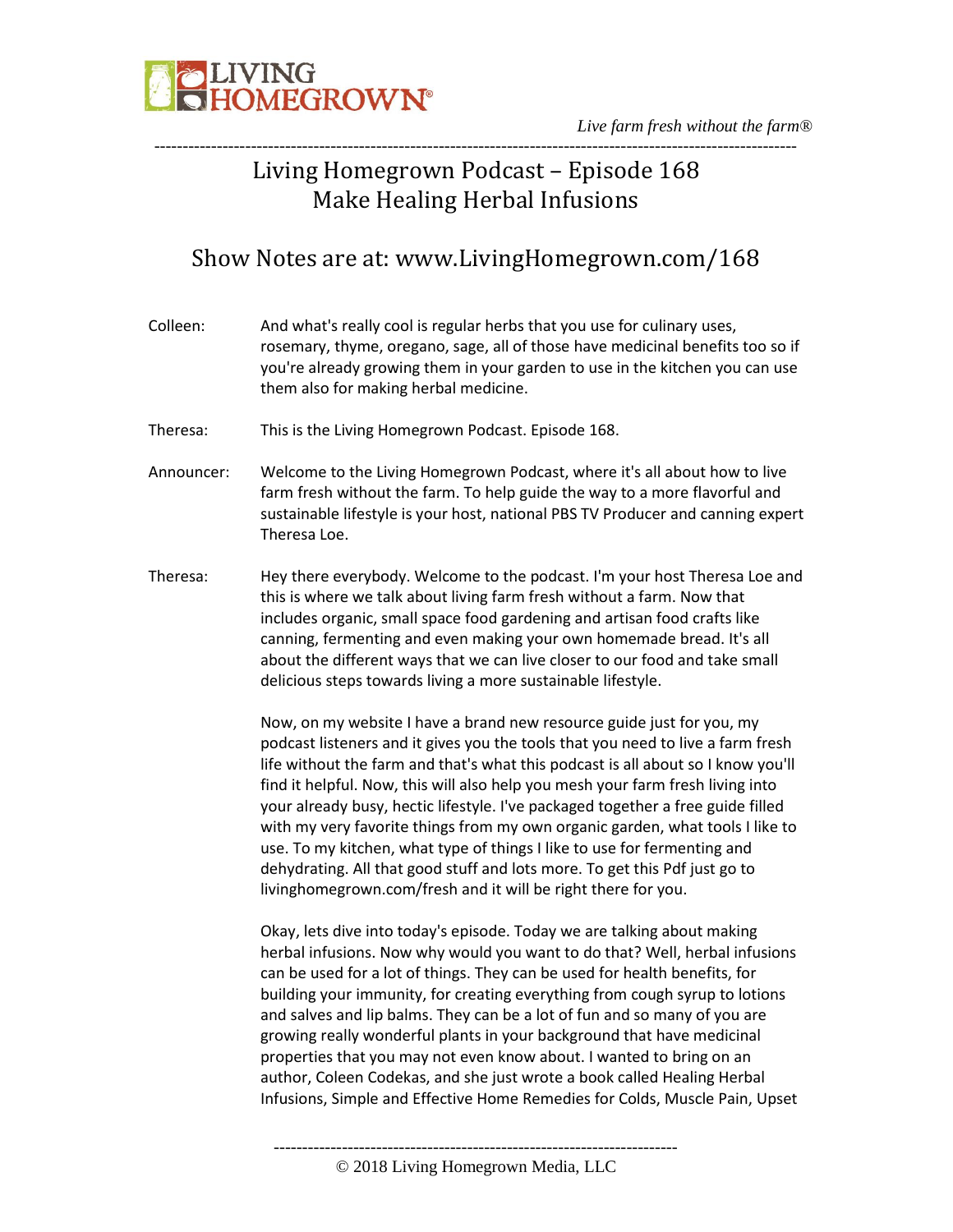

Stomach, Stress, Skin Issues and More. This book covers a lot. And I wanted to bring her on because infusions are so easy to create and we can very easily extract some of the elements of the plants that we may already be growing in our backyard and use them to benefit us directly.

-----------------------------------------------------------------------------------------------------------------

Now, during the interview I actually have Colleen walk us through a really simple recipe for something called Healing Flower Whipped Body Butter. What is body butter? Well, it's kind of like a lotion that you would spread on your skin and it's really hydrating and moisturizing and it also smells really good. And the reason I picked this particular recipe and asked her to share it with us is because you could also use it and create it as a gift for the holidays. Now, at the time that this particular episode will be coming out it will be the beginning of November and it is a perfect time to start thinking about homemade gifts so I thought you would really enjoy this for that but also just to make for yourself because it's not hard at all.

Now in the show notes for today's episode I'm going to have a printable recipe, the entire recipe, so you can just print it out, save it or make it right then. And also, I will share some of my own personal sources for some of the ingredients that she calls out for in the recipe. When she shares this recipe, if it's something that you think you'd like to make, just know I have everything there in the show notes so that you can dive right into making this particular recipe. To get to the show notes, you'll just go to livinghomegrown.com/168 and I will have everything right there for you.

Now let me tell you a little bit about Colleen. Colleen Codekas lives with her husband Joel and their son Sawyer in the beautiful rogue valley of Southern Oregon where they've created a mini permaculture paradise. Due to her desire to live in the most natural way possible she began studying herbs and herbal medicine nearly 20 years ago. Living and working in Yosemite National Park for over 10 years solidified a yearning for being surrounded by nature on a daily basis. Learning to correctly identify wild plants, particularly those that were edible and medicinal became a new hobby for her.

In recent years, Colleen has completed several herbalism courses and continues to teach people what she knows through her blog Grow, Forage, Cook, Ferment. When she isn't busy writing for her blog or making things for her Etsy shop, Coco's Herbals, she likes to go foraging for wild edibles, medicinal plants and mushrooms. Now, I know you're going to enjoy this episode because the recipe is super simple that Colleen's going to share with us but I also just want you to understand how infusions work and how we can use them in different ways. Infusions are not difficult at all so I think you're going to get a lot out of today's' episode. Okay, so with that, lets dive into today's episode all about healing herbal infusions.

-----------------------------------------------------------------------

Hey Colleen, thanks so much for coming on the show.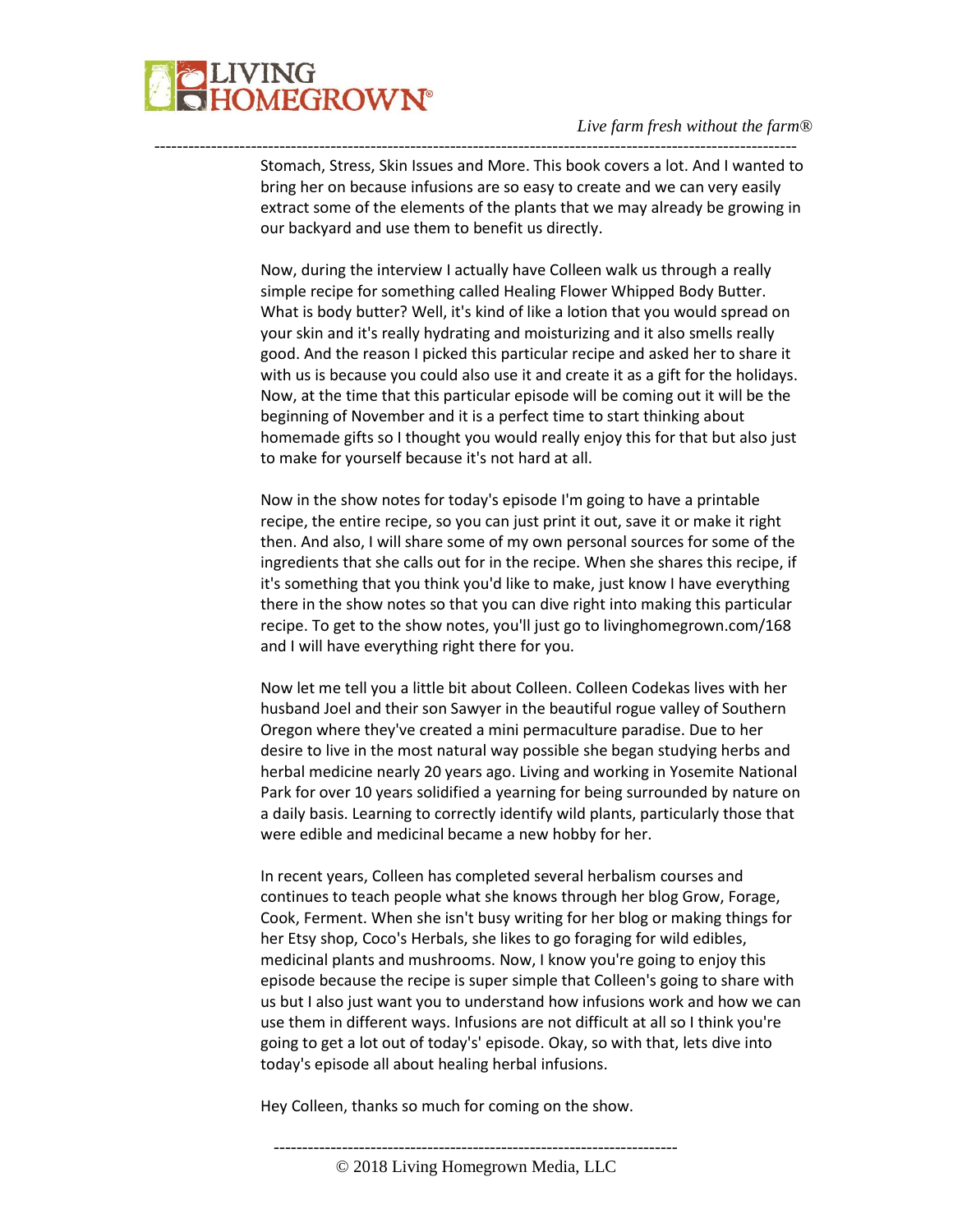

Colleen: Hi Theresa. Thanks for having me.

Theresa: Absolutely. I have to start by first telling you how much I absolutely love the cover of your book, before we even dive into the content, because the cover is just absolutely stunning and gorgeous and it's this bright blue color and it caught my eye. And then when I started looking at the book and looking at the information in the book I just had to have you on the podcast. Thanks for creating that cover. It's really eye catching.

-----------------------------------------------------------------------------------------------------------------

- Colleen: Yeah, thank you so much. That cover, it did turn out really great. It took a lot a lot a work to make it look like that but we were able to do it. My husband helped me. We painted a board. We put all the herbs around. I had to climb up on a ladder and I took probably ten million pictures before I found, before I got the one that was right. But it did turn out really well so thank you so much.
- Theresa: Oh sure, yeah. For anyone who's wondering what we're talking about, the cover's this beautiful turquoise blue and then around the edges are all these herbs and plants and concoctions and it's just really beautiful so good job. Let's back up a little bit.
- Colleen: Thank you.
- Theresa: Sure. Let's back up a little bit. Why don't you tell everybody a little bit about what you do because I know you have your blog and you're very into plants and you love to do things with herbs. Tell us first of all, what is it that you love to do?
- Colleen: Well, I love to garden and I especially love growing herbs and then also foraging for herbs, which is a huge part of my blog. My blog is called, Grow, Forage, Cook, Ferment. The plants are sort of the main focus and so that sort of took me into herbalism.

Theresa: Yeah, you have a lot of different avenues going on and so that's what I love.

Colleen: Yeah, I really do.

Theresa: And that's what I love about what you do. I love herbs too but I use them more for culinary and fragrance and you do do that but you take it so much further and you look into some of the things that you can do with herbs medicinally or for our skin. In fact, we're even going to talk today about an herbal body butter, which I think is really fun and I'm excited about it because the timing of when this comes out, people could even make it as a gift if they wanted to for the holidays.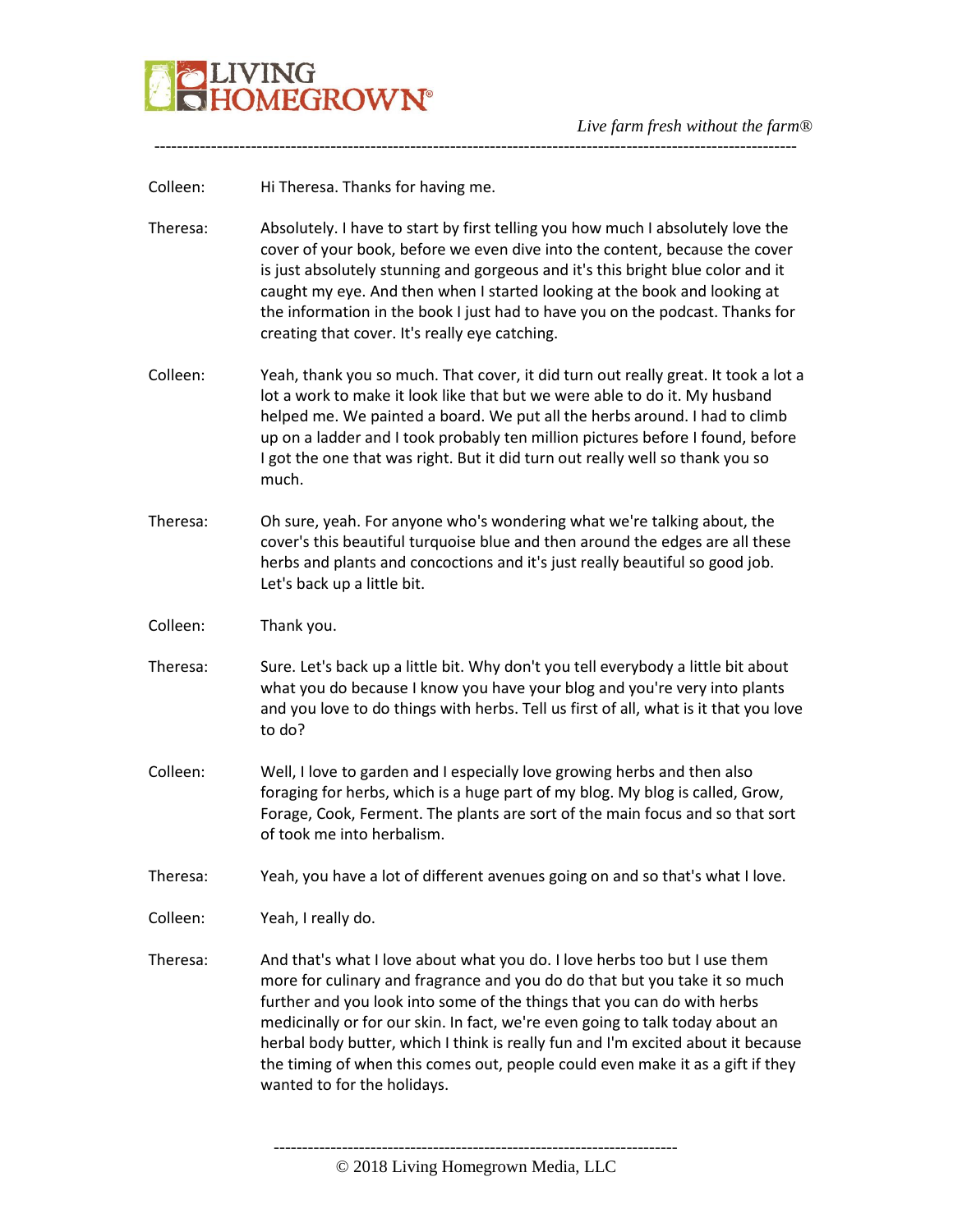# **PLIVING**<br>**CHOMEGROWN®**

*Live farm fresh without the farm®*

| Colleen: | Yeah, totally. And what's really cool is regular herbs that you use for culinary<br>uses, rosemary, thyme, oregano, sage, all of those have medicinal benefits<br>too so if you're already growing them in your garden to use in the kitchen,<br>you can use them also for making herbal medicine.                                                                                                                                                                                                                                                                                                                                                                                                                                                                                                                                                                                                                                                           |
|----------|--------------------------------------------------------------------------------------------------------------------------------------------------------------------------------------------------------------------------------------------------------------------------------------------------------------------------------------------------------------------------------------------------------------------------------------------------------------------------------------------------------------------------------------------------------------------------------------------------------------------------------------------------------------------------------------------------------------------------------------------------------------------------------------------------------------------------------------------------------------------------------------------------------------------------------------------------------------|
| Theresa: | Ah. Absolutely. That's so cool. Well, let's talk about that a little bit. How did<br>you first get started with herbs and then what got you interested in herbal<br>medicine specifically?                                                                                                                                                                                                                                                                                                                                                                                                                                                                                                                                                                                                                                                                                                                                                                   |
| Colleen: | Well, I've always had an interest in plants, all plants, not just herbs. But I<br>would say when I was in my early 20s I just was really into natural health and<br>being outdoors and just learning about plants and so it sort of culminated all<br>back then. I really started reading. Just consuming all sorts of books on<br>different types of herbalism and I kind of just really delved into that topic<br>really hardcore back then. And it just sort of evolved over time and I taught<br>myself things. I learned about all the different properties of plants. And then<br>when I really got into foraging, probably several years later, I learned about<br>this whole other world of plants that many of them also have medicinal<br>benefits like elderberry is a super popular one right now and rose hips and all<br>these different plants that have so many uses beyond being edible, which is<br>also cool, but they're also medicinal. |
|          | Then I started learning more about those and then as I got a little bit older I<br>started taking a few courses. I had taken a couple courses with the Herbal<br>Academy. They're online courses, and they're really great. Some of them are<br>basic for beginners. Some of them are more advanced. And I've taken both<br>basics and advanced. And then just continued to do my own research. I'm<br>pretty much completely self-taught and I like to keep it pretty basic because<br>that's easy and there are so many easy things that you can do that can really<br>benefit your health with herbs.                                                                                                                                                                                                                                                                                                                                                     |
| Theresa: | Ah, you're so right. And I think anyone who gardens a lot or loves to grow<br>organically like we do or who gets into herbs like we have gotten into herbs<br>starts to read and hear about some of the other benefits that we may not<br>even be using those plants for. You know like lavender for relaxation or<br>putting  I always make sleep pillows, sleep packets or potpourri pillows out<br>of lavender just for relaxation and de-stress. There's so many things. And we<br>can just scratch the surface or we can go really really deep. I love what we're<br>going to be talking about here because so many of us are already growing<br>these plants and a lot of my listeners are gardeners already or if they don't<br>grow the plants, they're very easy to get because we're not always talking<br>about something that's really exotic and hard to find.                                                                                  |
|          | The recipe that we're going to be talking about today has lavender and it has<br>calendula, things that you can find online or even locally if you don't grow it                                                                                                                                                                                                                                                                                                                                                                                                                                                                                                                                                                                                                                                                                                                                                                                             |

-----------------------------------------------------------------------

yourself. First of all I want people to understand that there's so many benefits

<sup>©</sup> 2018 Living Homegrown Media, LLC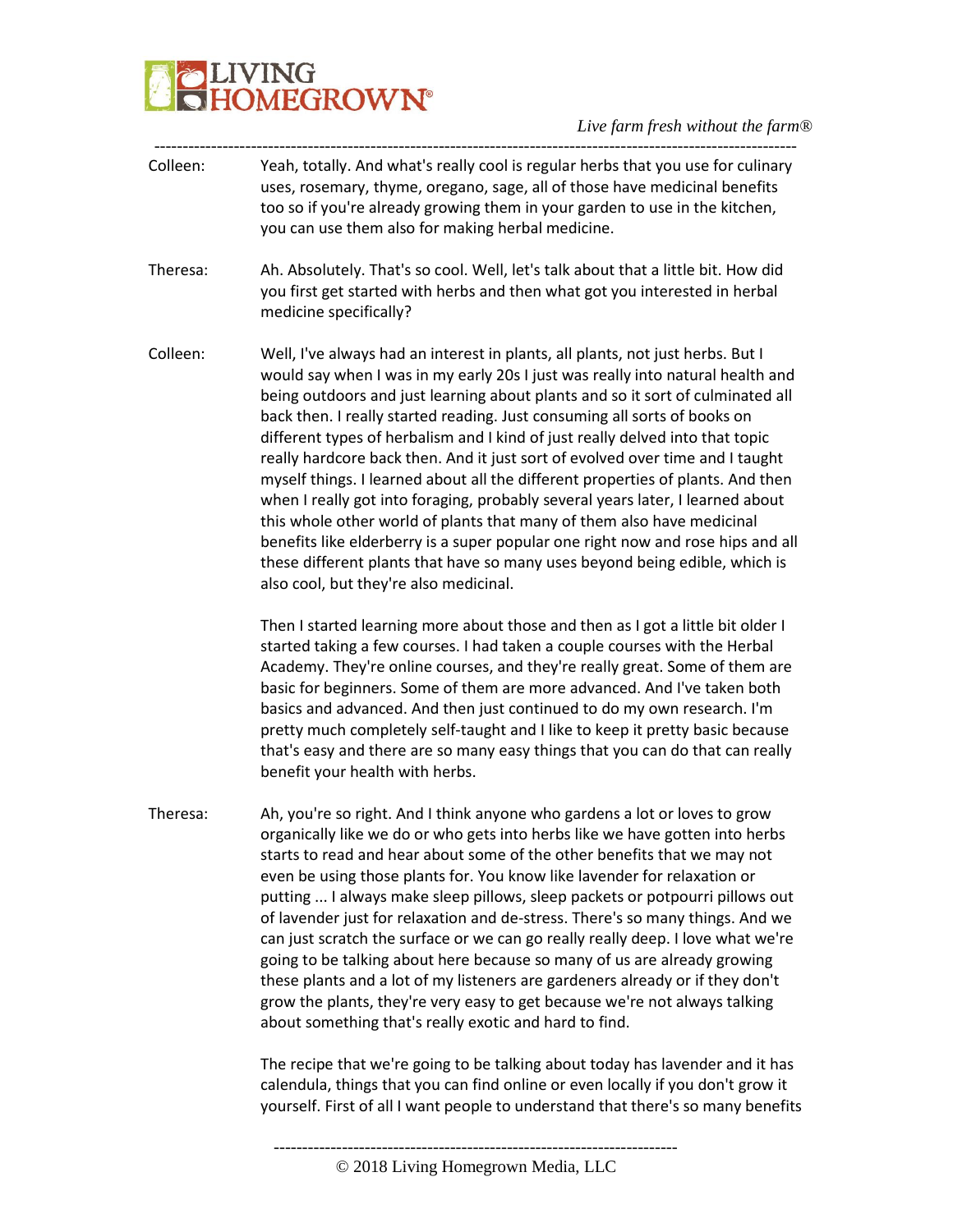

---------------------------------------------------------------------------------------------------------------- to these different plants but secondly that these are not hard to find ingredients or hard to find things to do. They're accessible to anyone. What I loved about your book, Herbal Infusions, Healing Herbal Infusions, was that it's very a good book for beginners because it was very very simple. Infusions are kind of like, to me infusions are like the gateway drug to all the other things that you can do. And so let's talk a little bit about that. Like what exactly is an herbal infusion?

Colleen: Yeah, and not only are they the gateway drug but you don't even have to really go any further than infusions if you don't want to. That's what's pretty cool. An infusion is basically you take a plant, an herb, usually an herb, and you infuse it in some sort of liquid medium. The most very basic infusion is a tea. Most people have drunken tea in their life so you're steeping an herb in hot water and I have amny tea recipes in my book. That's the most basic one.

> There are teas that you steep overnight and that would be a long infusion or some people call them overnight infusion. Doesn't have to necessarily be overnight but that's going to be a much stronger tea and those are good for specific purposes. And then you can do vinegars and infuse vinegar and those have specific health benefits. And there's several recipes for that in my book. You can do alcohol. Not just for recreational use but you could do, there's flavored alcohols which is pretty cool. My book focuses mostly on the medicinal benefits but basically a tincture is an infused alcohol. If you wanted to make an elderberry tincture you would take dried elderberries and infuse them in vodka. And that's basically what you do for a tincture. I mean that's the very basic, basic version of a tincture.

> And there's infused honeys and honey has medicinal benefits just on its own and then when you infuse herbs into it it can take on sort of the different properties of the herbs too so that's pretty cool. And then there are infused oils. Those are really popular because they're used topically and there's a lot of different ways you can use oils topically for dry skin or for helping to heal minor wounds and rashes and things like that. But once you have an infused oil the cool thing about that is you can then turn that into different things like herbal salves or like this body butter that we're going to talk about or lip balms even. And I think those are the main different types of infusions that I can think of right now.

Theresa: Yeah, yeah, no I was making note. You hit all the ones that I had in my head. Yeah, and I'm glad you touched on the things you can do with the oil because that's actually why I picked ... You know you said, "Oh, pick a recipe that we could talk about," and I actually picked that one because it's something where we're making an infusion and then turning it into something else and I thought that is kind of crafty, it's kind of fun, but it's very easy to do and if you share this with your friends then everyone thinks you're brilliant. It's kind of fun to do.

<sup>©</sup> 2018 Living Homegrown Media, LLC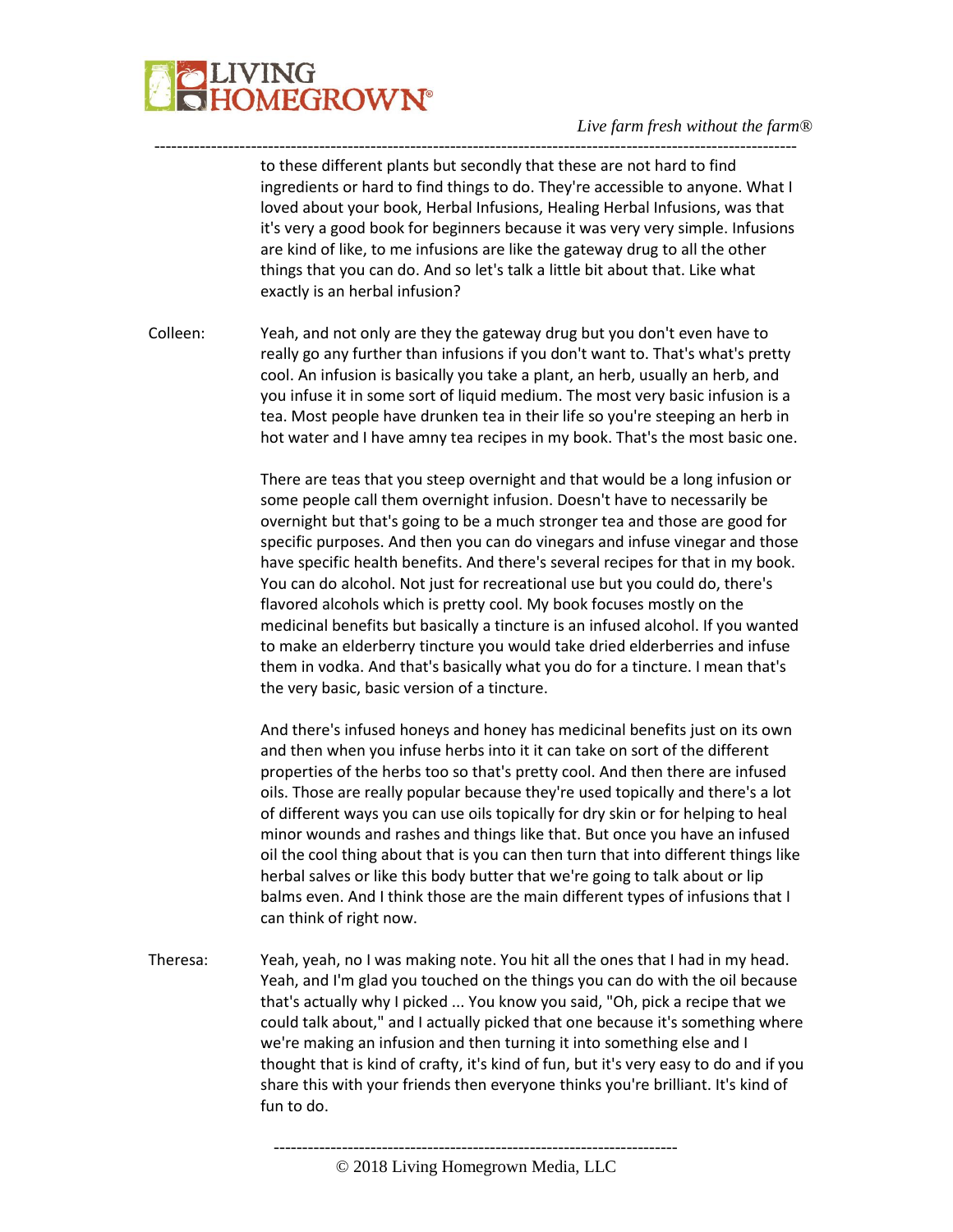

You can take the oils and you can use them for massage or like you said, salves or lip balms and so many different options. But if we back up a little bit, just all the way back to where you started with the water and you're absolutely right, a tea is an infusion. And so really what we're doing is having the herb soak in the water or whatever our base is and it is imparting its goodness into that base. Whether it's water or vinegar, alcohol, honey, oil, any of those things. But tea, like you're right, everybody gets that. When we say, "Oh we're infusing tea," they totally understand. If you can soak a tea bag in a cup of hot water then you can make an infusion right?

- Colleen: Totally. Yeah, it's about as easy as it is.
- Theresa: Yeah. Now one question I always get from people with infusions is it always that you need to heat? You know when we think tea we think hot water but you don't always have to heat whatever it is that you're doing. I know in your book most of the time you were warming things up or you were having them sit for a long period of time. Is it that heating it up draws it out faster? How do you know if you should heat something or not?

-----------------------------------------------------------------------------------------------------------------

- Colleen: Yes, it does draw it out faster. And then specific herbs are better with heat or better without heat so there are some herbs that don't necessarily ... The heat may get rid of some of the benefits that you want. I tried, when I crafted these recipes, I tried to take that into consideration. Another thing is with oils you don't particularly want to heat it because that can degrade the oils. I talk a lot about that in the introduction of my book. There are some exceptions to that rule but for the most part I prefer to do oils as a long infusion without heat.
- Theresa: Okay, so you let time kind of be what will draw out the benefits that you're looking for with that particular herb or plant.
- Colleen: Yes.
- Theresa: Okay, cool. Also, with your recipes as I was looking through, there were somethings that were herbs that were plants or leaves or the flowers but also sometimes roots. It can really be any part of the plant, it just depends upon the particular thing that you're looking to pull out.
- Colleen: Yes, yes, that's totally true. Roots and even I think a couple of them have some tree bark. Birch bark, willow bark, those are good for specific things. Roots are popular. Dandelion root is a big one. Leaves and yeah, flowers is a big one too.
- Theresa: Yeah, yeah. I saw that. I saw that flowers were used a lot. In your book when you were talking about the different types of infusions, what are some of the

<sup>-----------------------------------------------------------------------</sup>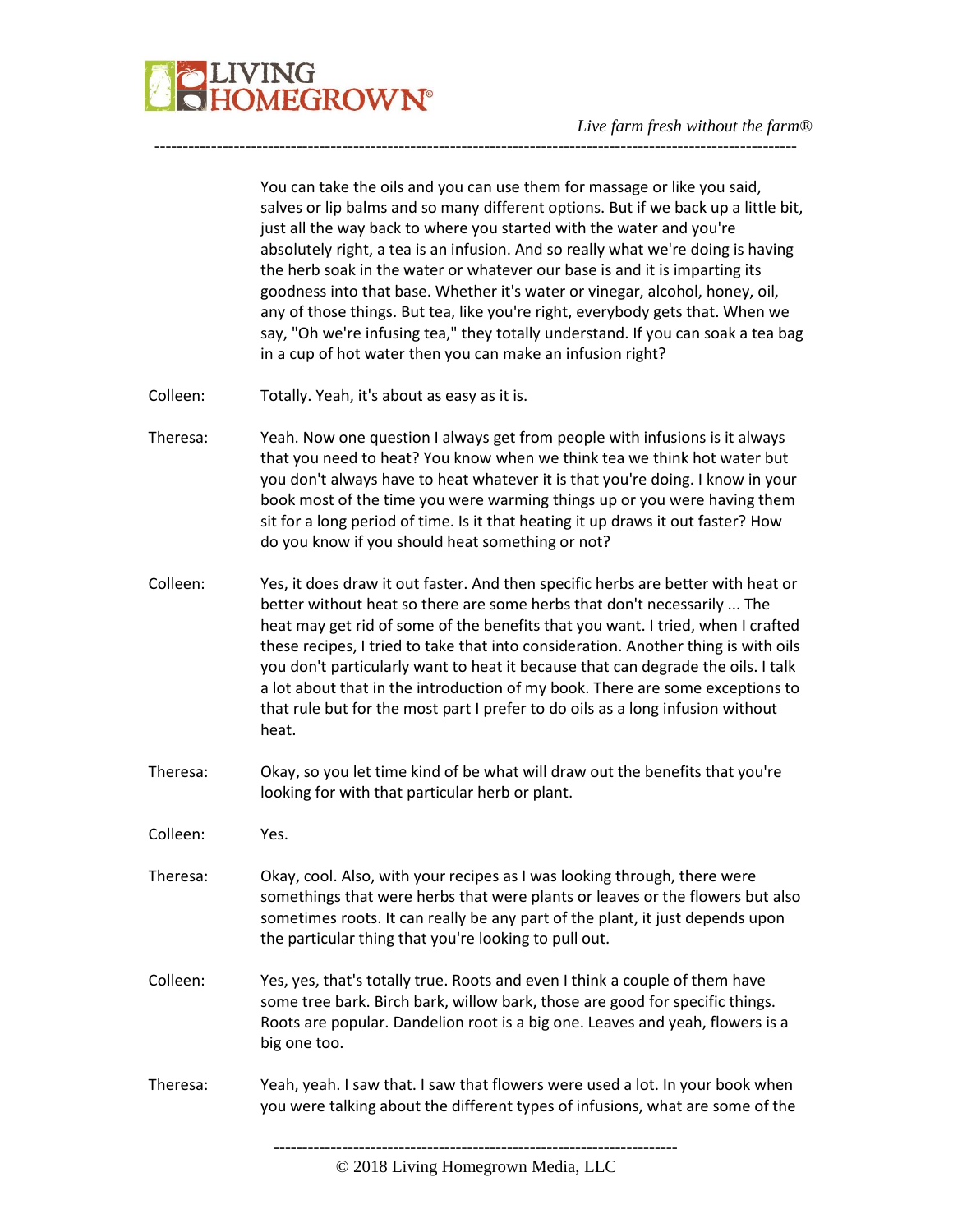

---------------------------------------------------------------------------------------------------------------- typical things that you like to use infusions for? The one we're going to be talking about today is a body butter so we're talking about something topical where we're hydrating and moisturizing our skin but what are some of the other things that you can do with infusions? Like you had a whole section I think on immunity. That's another ... You can use it for health.

Colleen: Yes, yes, yes. Immunity is a big one, especially in the fall and winter when we need to boost our immune systems. Yeah, you take immune boosting herbs and you infuse them in different things, in honey, in water to make teas. I even have a few syrup recipes and those are good for sore throats and if you have a cough and things like that. With that you take an infusion, a pretty strong infusion of specific herbs and then you heat it up, let it cool off, and then you add honey to make it like a syrup. Those are pretty popular.

> Digestion is another big one so there's teas. Vinegar infusions can be really good for digestion, which sounds sort of counterintuitive but it does actually work, which is ... Especially if you're using raw apple cider vinegar vinegar because that has a lot of-

- Theresa: It has the mother in it so it has the beneficial bacteria. Oh, that's really good. You kind of get a double whammy of goodness with that one.
- Colleen: Yes, you do. And let's see, there's for aches and pains so a lot of that would be ... Some of that is topical like a muscle rub or oils that are used topically for healing pain. And then there's also some teas that are good for pain and inflammation like tumeric is really popular right now so I have a tea recipe that's good for healing inflammation. And let's see, oh, also the last chapter is, and I particularly really love this chapter, but it's for mother and child and so that has recipes for pregnant mothers and postpartum mothers and then also some recipes for babies and children.
- Theresa: I love that. Yeah, that really cool. Really it runs the gamut. There's so many different things that we can do. That's kind of exciting. Let's talk for a second about safety because whenever I'm talking about anything that we're making, that we might especially give as a gift, it's really important that we talk about safety. I know there's some things that people should consider. If they're going to be making anything on their own I always make sure people make sure of their identity, which I know you talk about a lot because you do foraging. I would assume the first number one thing is that you are absolutely positive that you're using the right plant so you're not picking ... You don't want to put the wrong plant in there. I laugh about it but it really can be a serious thing. What are some other tips that you might tell people about safety if they ever want to make something like this? Whether it's something that they drink or something that they make topically. What are some of the safety considerations we should follow?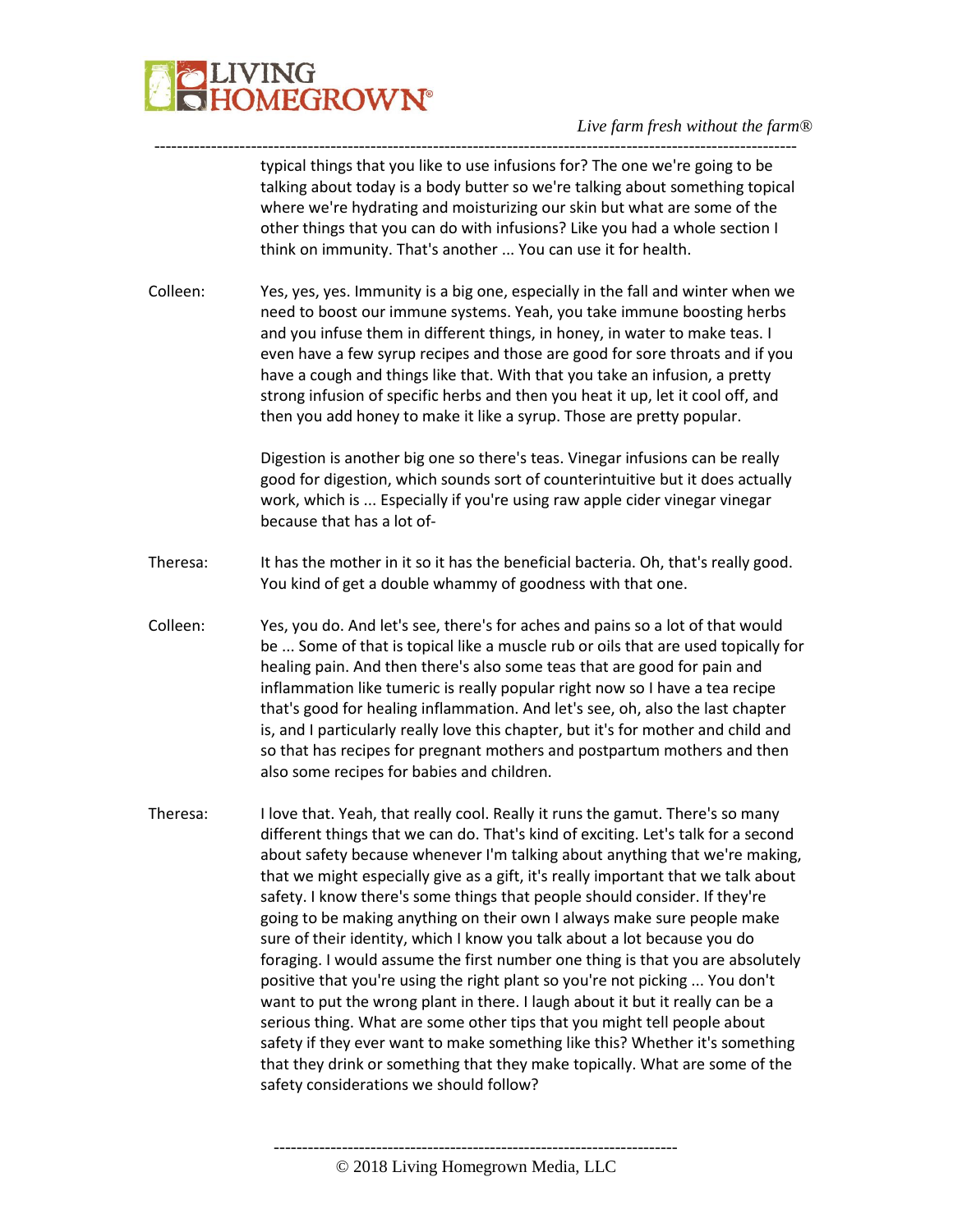# IVING<br>IOMEGROW**N°**

### *Live farm fresh without the farm®*

----------------------------------------------------------------------------------------------------------------- Colleen: Yeah, well with these recipes they're actually quite safe so it's not a huge concern but there is a couple of things. Like you said if you're foraging make sure you're getting the right plant so get a guide book or have somebody show you. And then the other thing would be make sure you're using the right herb for the right preparation. If you're following my recipes exactly that's not really a concern because I've already done that work for you but if you do want to create your own infusions try to make sure you're using the right herb. Some herbs you don't want to be taking too much of. You want to just use for a shorter period of time. I think echinacea is one of these. You want to use it while you're sick or right when you're starting to feel sick but you don't want to use it for months on end. That's something to consider. Also when you're making oil infusions you typically don't want to use fresh herbs because that can make the oil go rancid and especially if you're using something like garlic, there is that teeny tiny chance of botulism. It's very very small but the chance is there so I do always try to use dried herbs in my oil infusions. But I do talk about in the intro section there is a little bit of an exception to that rule and I talk about how you can do that safely with fresh herbs. Then the last concern would be for giving these infusions to children, babies and children. I have a whole chapter with specific preparations just for babies and children and those are completely safe but many of the recipes in my book are actually very safe for babies and children but for every single recipe I have listed on there what ages the recipe is safe to use for or if it's not safe at all because there's a handful or less that just really shouldn't be used on children just because of the nature of the herbs. Theresa: Yeah, I love that because you had the ages. Like as long as they are this old or older. I noticed you did that on every recipe and that where it was a concern and I thought that was excellent. Really good job on making sure that everyone follows the best protocol. And I know also and we can talk about this when we get to the body butter but you also talk about doing a patch test. If something is topical, let's say you make an infusion where you're going to be using it as a massage oil or for muscle aches and pains or bruising or whatever, that you test it on yourself or on whoever you're going to be using it on so you don't slather it everywhere because people can have an allergic reaction. The plant itself can be perfectly safe for what you're using it for but we can all have allergic reactions to anything. Colleen: Yeah, and that's the main concern. There are some people, like camomile, which is a very very safe herb but there are a small amount of people that have an allergic reaction to that so that's why I say do the patch test. But in

general these recipes are all very very safe.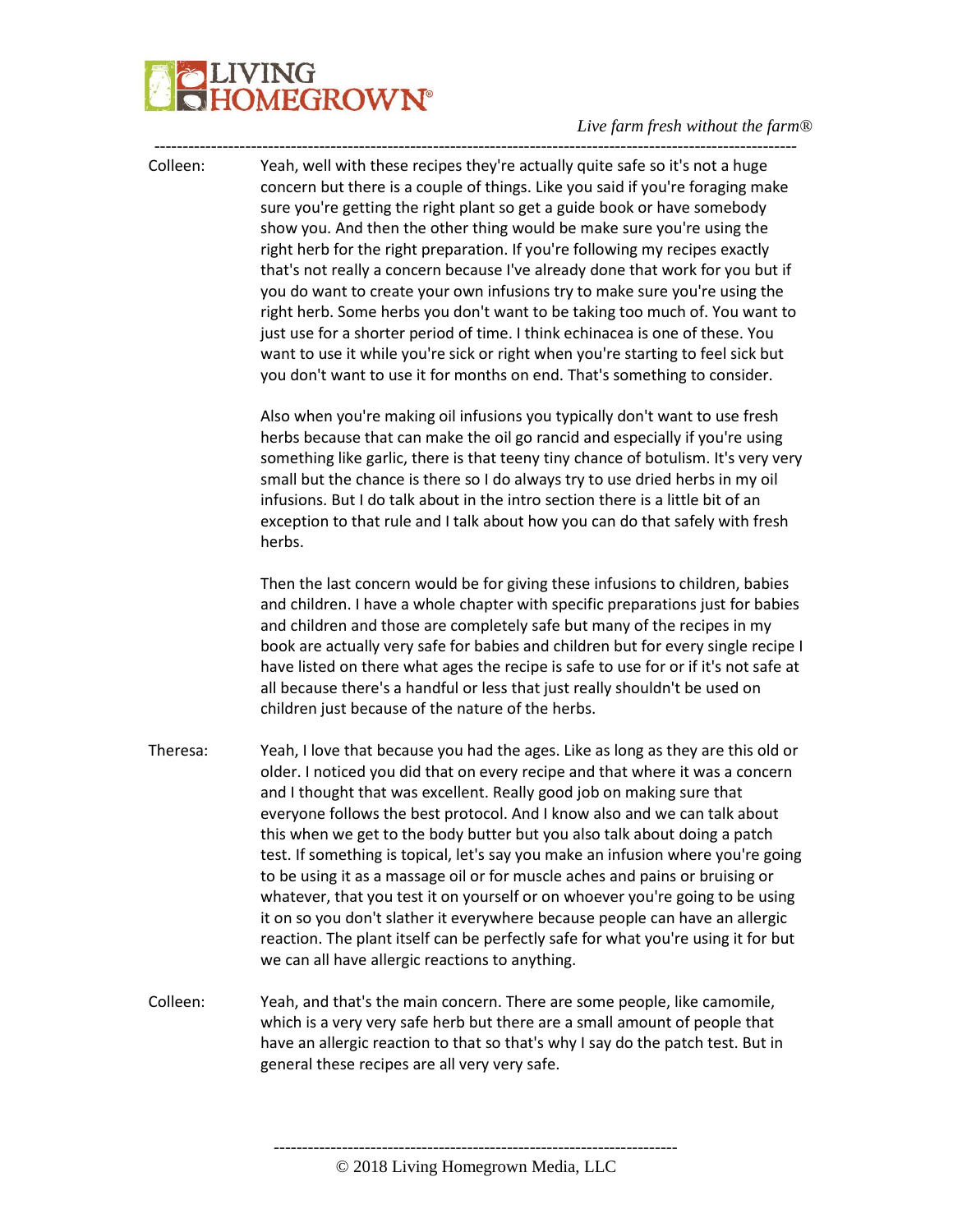

| Theresa: | Yep, absolutely. I agree with you. Really good. Okay. Well, once we've made<br>an infusion, typically if it's an infusion with oil, and the reason I'm asking<br>about that one is because we're going to be talking about making it into a<br>body butter, but if you make an herbal infusion or any kind of infusion with<br>oil, how long does it typically last? What would be its shelf life or does that<br>depend on what you used?                                                                                                                                                                                                                                                   |
|----------|----------------------------------------------------------------------------------------------------------------------------------------------------------------------------------------------------------------------------------------------------------------------------------------------------------------------------------------------------------------------------------------------------------------------------------------------------------------------------------------------------------------------------------------------------------------------------------------------------------------------------------------------------------------------------------------------|
| Colleen: | For an oil infusion it kind of depends on the oils that you use because some<br>oils tend to go rancid faster than others. Most of my oil recipes I actually<br>include coconut oil in them and that's because coconut oil is very shelf stable<br>so that helps with that rancidity issue. But for the most part I have oils that<br>have been infusing for a year or more and they're still good and sometimes<br>even two to three years.                                                                                                                                                                                                                                                 |
| Theresa: | Ah, I didn't realize that coconut oil has such a great shelf life. That's really<br>good to know. Is it an easy one to get?                                                                                                                                                                                                                                                                                                                                                                                                                                                                                                                                                                  |
| Colleen: | It is.                                                                                                                                                                                                                                                                                                                                                                                                                                                                                                                                                                                                                                                                                       |
| Theresa: | Yeah. And it actually is really nice to use in body butter and I saw you did use<br>it in your body butter so fantastic.                                                                                                                                                                                                                                                                                                                                                                                                                                                                                                                                                                     |
| Colleen: | Yes.                                                                                                                                                                                                                                                                                                                                                                                                                                                                                                                                                                                                                                                                                         |
| Theresa: | Okay, cool. Let's talk about the body butter because we've been kind of<br>teasing up to this point and I love this recipe. This particular recipe is called<br>Healing Flower Whipped Body Butter. What would be using this for? Is it<br>mostly for moisturizing?                                                                                                                                                                                                                                                                                                                                                                                                                          |
| Colleen: | Well, it's really good for moisturizing so that would be first and foremost. I<br>mean it's hydrating so good for dry skin, good for if you have cracks in your<br>fingertips or cracked heals or something like that. It's really extra<br>moisturizing. And then the flowers that are used in this recipe, calendula,<br>lavender and elderflower, they all have really good benefits just for the skin in<br>general. Calendula is especially good at helping to heal minor wounds or like<br>burns or scars. If you have anything like that that you are just trying to get the<br>healing process going on there then this whipped body butter would be really<br>really good for that. |
| Theresa: | Oh fantastic. Well I should mention again that we are going to have the entire<br>recipe in the show notes for this episode, which is 168, so as you're talking<br>about this if someone wants the recipe we will have it in the show notes so<br>they don't have to write it all down. I know some people might be driving in<br>their car or exercising as they're listening. I'd love to have you walk us<br>through so I want everyone to see how easy this is. I want to have you walk us<br>through how exactly would we make this body butter.                                                                                                                                        |
|          |                                                                                                                                                                                                                                                                                                                                                                                                                                                                                                                                                                                                                                                                                              |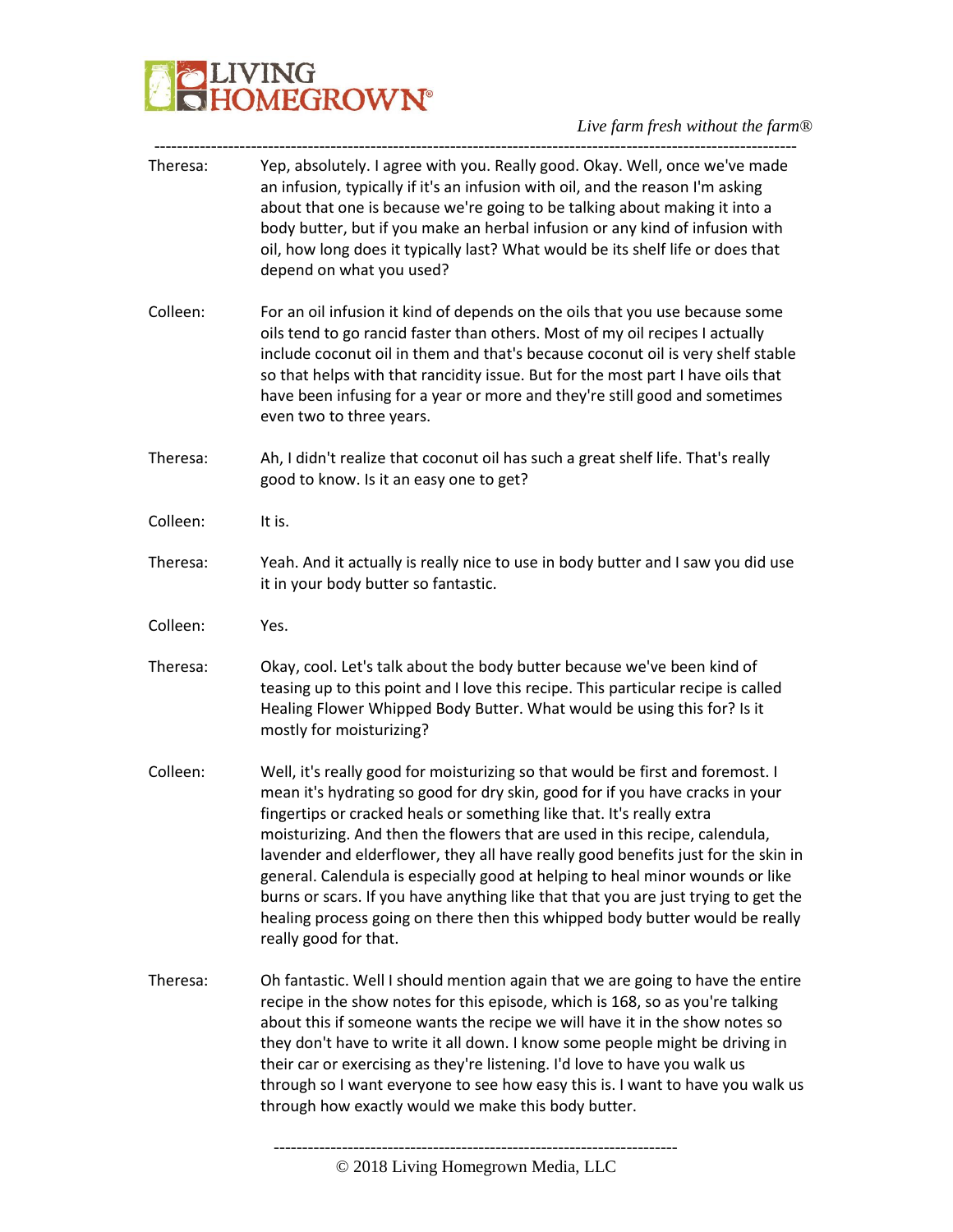# JVING<br>HOMEGROW**N°**

Colleen: Okay, yeah, so it's really simple. I mean you're going to start with dried flowers for this so calendula and lavender. A lot of people have those growing in your garden so you'd want to dry out those flowers first. And then elderflowers, most people typically don't have those growing but they are pretty easy to forage for or you can also order them from herbal retailers. You could also leave the elderflowers out and this recipe would still work very very well without it. I just like to include them because they're one of my favorite flowers.

-----------------------------------------------------------------------------------------------------------------

You would take these dried flowers and you would infuse them in the oils and this recipe has coconut oil, sweet almond oil and apricot kernel oil. And so the infusion process takes awhile, four to six weeks is what I recommend but it can definitely go longer than that. But I like to do at least four weeks on infused oils just to make sure you're really extracting all those properties into the oil. Then when you're ready to make the body butter you're going to strain out the flowers from the oil and that's pretty straightforward and then you're going to heat the oil a little bit in a double boiler and I explain how to make your own. If you don't have a double boiler that's totally fine. And I explain how to make your own in the introduction in the book.

You heat it and then you add shea butter and shea butter is a really good moisturizing butter. You can also use mango butter or cocoa butter. Cocoa butter does have a chocolate scent so I don't typically use it unless I want that chocolate scent but some people like that.

Theresa: I do like it. I do. I've smelled that before and it's like, I don't know, it does make you hungry though so just know if you slather this on yourself you're going to be hungry the rest of the day. But yeah. Okay, so we can use either one, shea butter or cocoa butter.

Colleen: Or mango butter.

- Theresa: Or mango butter. Okay.
- Colleen: Yes, and they're all very hydrating. I personally like shea butter for this particular recipe but you could use any of those. And so you melt the shea butter in the oil and then you take it out and then you add the essential oils if you are using because it's optional but there's lavender essential oil. And then you stir it all to combine and then you put the mixture in a metal bowl and you actually put it in the refrigerator. What you're doing is trying to solidify it again but not totally hard but just so that it's sort of pliable. Yes. And then you remove the whole thing from the refrigerator and you use like a hand blender. Like what you would use to make cookies or whatever, and you whip it. And it should just whip right up and it'll sort of have the consistency of whipped cream.

© 2018 Living Homegrown Media, LLC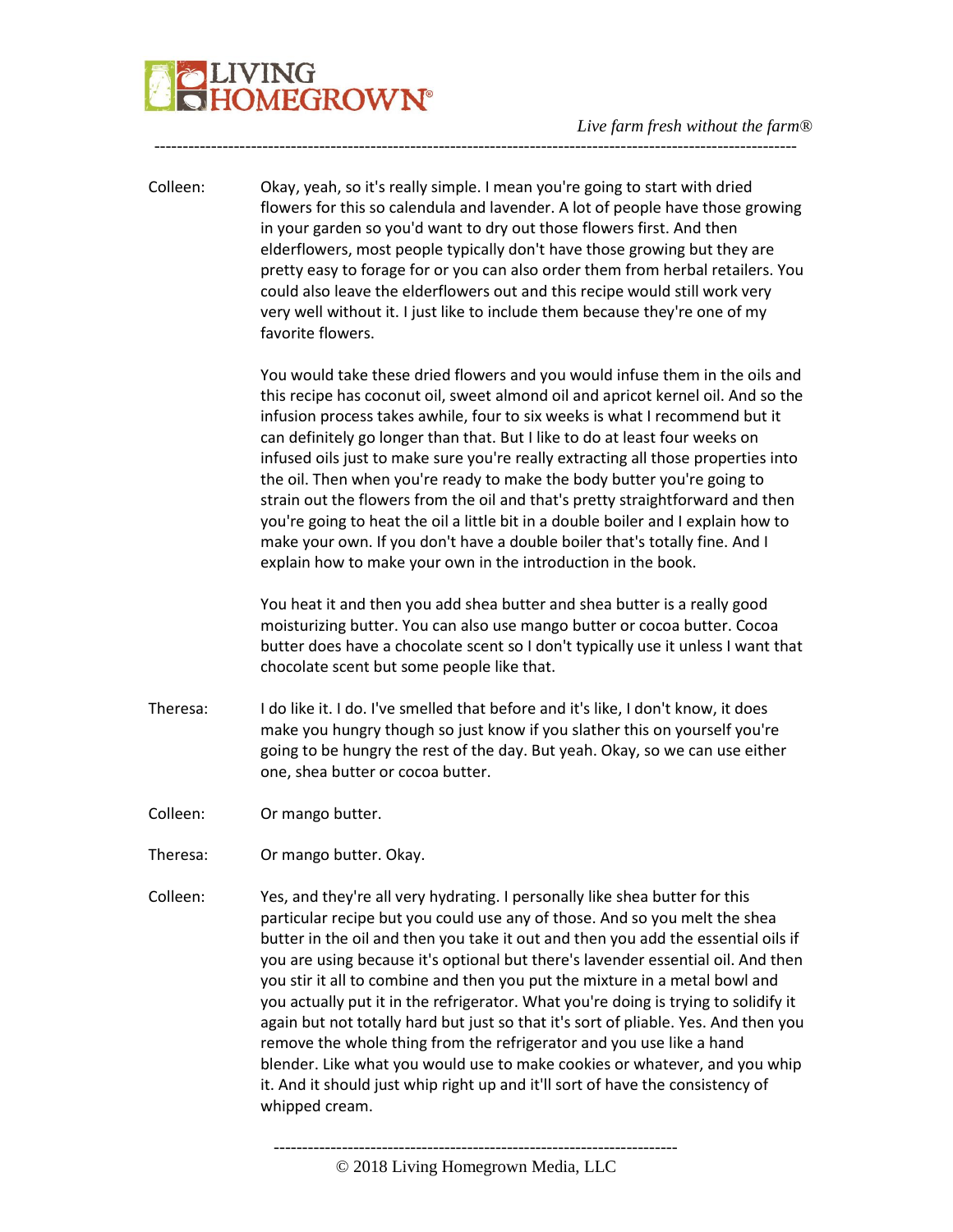

Theresa: Oh, fantastic. You just whip it in the bowl and because you've chilled it it'll whip better.

-----------------------------------------------------------------------------------------------------------------

- Colleen: Yes. Yes. It'll whip right up. Sometimes you have to put it back in the fridge for a little bit if it wasn't quite solidified enough but this recipe is very forgiving so if you're whipping it and it's not quite whipping right you can put it back in the fridge for a minute, bring it back out, whip it up again. Then you scrape it out of the bowl and you can store it in whatever jars you have or you'd like to use and that's basically it.
- Theresa: Okay, cool. Once it's whipped up we don't have to keep it refrigerated? If it's not hot summer day it will stay solid in the jar but if it ever started to melt could we just put it in the fridge? Because I live in Los Angeles. It gets hot here sometimes.
- Colleen: It gets hot. Yeah, you can definitely ... If it is starting to melt. I actually haven't had this concern because I live in southern Oregon and it gets really hot here in the summer time so I haven't had this problem but what I've read and what I've heard is that you can, if it starts to melt a little bit, you can put it back in the fridge and re-whip it. It usually doesn't last that long because I use it so often.
- Theresa: Yeah. Yeah. And it probably wouldn't for me either. I only ask because I've done butters before and they worked great and I, only once did I ever have a problem where it was a really hot summer and I wouldn't even say it melted. It just got a little overly soft and started to separate just a little bit and what I actually did, I was able to take a spoon and stir it up really good again and just use it that way. All the goodness is still there, it just wasn't creamy is the only thing. But I definitely think I could have just stirred it up and stuck it back in the fridge. I probably wouldn't have even needed to whip it again. I think that would have worked just fine.

Well this is really awesome. One question I have is when we are soaking at the beginning, when we take the calendula flowers and lavender and elderflower and we put them in the oil, can we just like put them in ... Because I think your recipe just calls for a quarter cup of coconut oil. With all the oils together it's less than a cup. If we have this cup of oils with the herbs, can we just put them in a mason jar? Like a canning jar with a lid? Do we just set it on a shelf somewhere for those weeks while we're letting it sit?

Colleen: Yes, that's what I use. For this one I used just a half pint jar.

Theresa: Okay.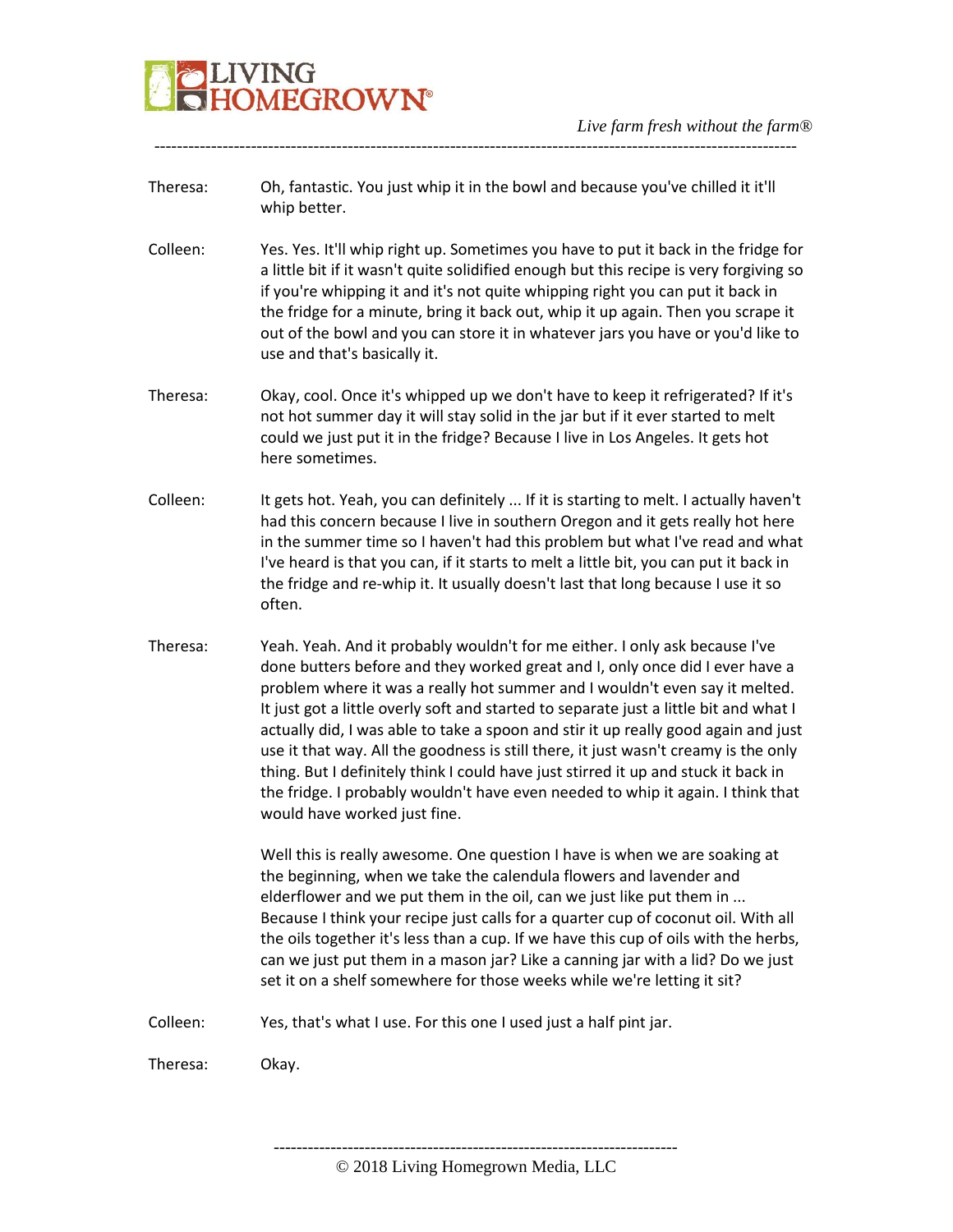

| Yeah, it's just a small little jar. You can easily double or triple this recipe if you<br>want and use a larger jar. In my herbal apothecary I have like quart jars<br>infusing of all different types of herbs. But if you want to just do what's called<br>for in the recipe you just use a half pint jar and yeah. I usually use those<br>plastic storage lids.                                                                                                                                                                                                   |
|----------------------------------------------------------------------------------------------------------------------------------------------------------------------------------------------------------------------------------------------------------------------------------------------------------------------------------------------------------------------------------------------------------------------------------------------------------------------------------------------------------------------------------------------------------------------|
| Yes.                                                                                                                                                                                                                                                                                                                                                                                                                                                                                                                                                                 |
| I usually use one of those. You typically don't want the metal lid to be<br>touching the liquid. If all you have is the metal lids you can put a piece of<br>parchment paper in between.                                                                                                                                                                                                                                                                                                                                                                             |
| Oh, good idea. Okay, fantastic. Yeah, so I have the same thing. You can buy<br>the plastic. They're for canning jars. They are reusable lids so it's like if you<br>were to open a jar of jam and you don't want to use the ring and the lid you<br>can use these plastic lids so you can stick it in the fridge.                                                                                                                                                                                                                                                    |
| Yes.                                                                                                                                                                                                                                                                                                                                                                                                                                                                                                                                                                 |
| That would work perfect but I like the idea of just keeping a parchment paper<br>between so you don't have  Especially if you were doing something with<br>vinegar or something like that that you really don't want to start rusting your<br>lid and getting a reaction.                                                                                                                                                                                                                                                                                            |
| Yes. And some people don't like to use plastic so that's why I like to offer that<br>option.                                                                                                                                                                                                                                                                                                                                                                                                                                                                         |
| Yes. Good idea. Yeah, absolutely. Okay, so fantastic. This is really easy. This<br>would be something that would be super simple to do and then you could, if<br>you love it, like you said you could double or triple the batch and you could<br>make some for friends and put them in little containers for the holidays.                                                                                                                                                                                                                                          |
| Yes, yes. And this body butter especially, it smells so wonderful.                                                                                                                                                                                                                                                                                                                                                                                                                                                                                                   |
| Yeah, well I saw at the end there where you had lavender essential oil that<br>you add in just as you're whipping it. That sounds amazing so I'm excited.                                                                                                                                                                                                                                                                                                                                                                                                            |
| Yes, it really is.                                                                                                                                                                                                                                                                                                                                                                                                                                                                                                                                                   |
| Well, Colleen this was really easy and really fun and I'm glad you were able to<br>come on. I really wanted people to see how easy it is to get the healing<br>benefits from the plants that we might be growing already in our backyard<br>and it's such an easy thing to make an herbal infusion and like you said, I was<br>saying it's the gateway into other things but really with your book this is all<br>people need. They can do so many different projects in so many different<br>areas. Thank you for coming on today and sharing all this information. |
|                                                                                                                                                                                                                                                                                                                                                                                                                                                                                                                                                                      |